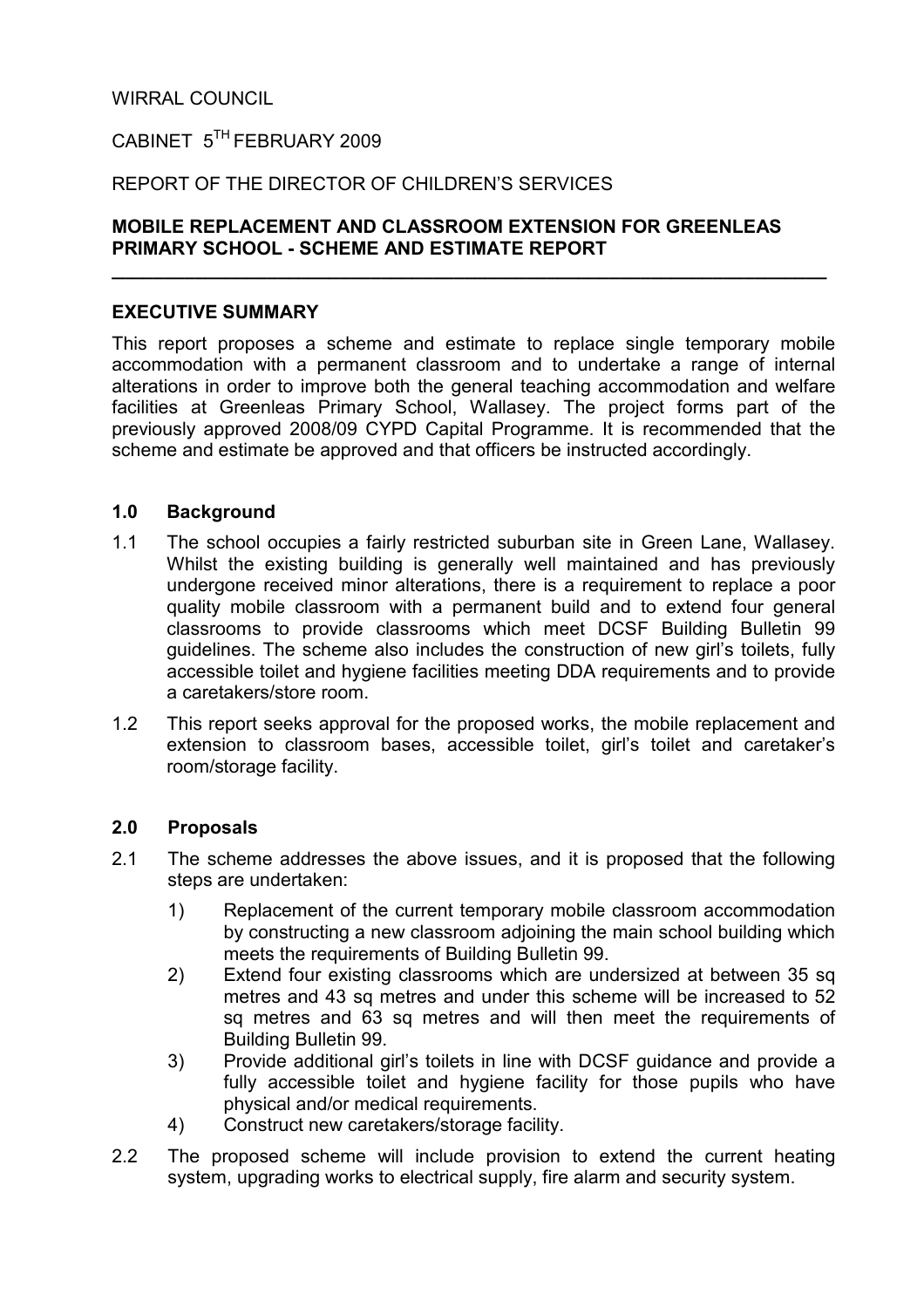2.3 Replacement of the mobile classroom and enlarging the existing classrooms will not increase the schools Net Capacity or increase the indicated admission number.

#### 3.0 Financial implications

- 3.1 The Department of Technical Services will provide all Professional Services. The Director of Technical Services in accordance with the Construction (Design and Management) Regulations will carry out the role of CDM Coordinator.
- 3.2 It is anticipated that the scheme will go out as a single stage selective competitive tender during Spring 2009 and the selected contractor will commence work on site in May/June 2009 with completion by September 2009. It is intended that the removal of the mobile will take place during the 2009 summer holidays to minimize the impact on the school.

| 3.3 | The Estimate for this work is set out below:                                                                                                                                            |              | £                       |
|-----|-----------------------------------------------------------------------------------------------------------------------------------------------------------------------------------------|--------------|-------------------------|
|     | <b>Building costs</b><br>Departmental Charges including:<br><b>Professional Fees</b><br><b>Clerk of Works Salary</b><br><b>CDM Coordinator</b><br>Planning and building regulation fees |              | 347,800.00<br>52,170.00 |
|     |                                                                                                                                                                                         | <b>Total</b> | £399,970.00             |
| 3.4 | The scheme will be funded from the following:                                                                                                                                           |              | £                       |
|     | <b>DCSF Modernisation</b>                                                                                                                                                               | 2008/09      | 250,000                 |
|     | <b>DCSF Modernisation</b>                                                                                                                                                               | 2009/10      | 80,000                  |
|     | $(0.162 \times 11.0)$                                                                                                                                                                   |              |                         |

|                                 | Total   | £400,000 |
|---------------------------------|---------|----------|
| Devolved Formula Capital        | 2009/10 | 20,000   |
| <b>School Access Initiative</b> | 2008/09 | 50,000   |
| (Subject to Cabinet approval)   |         |          |

#### 4.0 Staffing Implications

- 4.1 The Professional Services for the scheme will be provided by staff within the Technical Services Department.
- 4.2 The Corporate Procurement Support Unit has been consulted and is satisfied with the procurement process implemented for this project.
- 4.3 In accordance with the Construction (Design and Management) Regulations the Director of Technical Services is carrying out the role of CDM Coordinator.
- 4.4 There are no staffing implications for the school within the proposals during or following completion.

#### 5.0 Equal Opportunities Implications

5.1 There are no implications in this report for equal opportunities, including women, ethnic minorities or the elderly.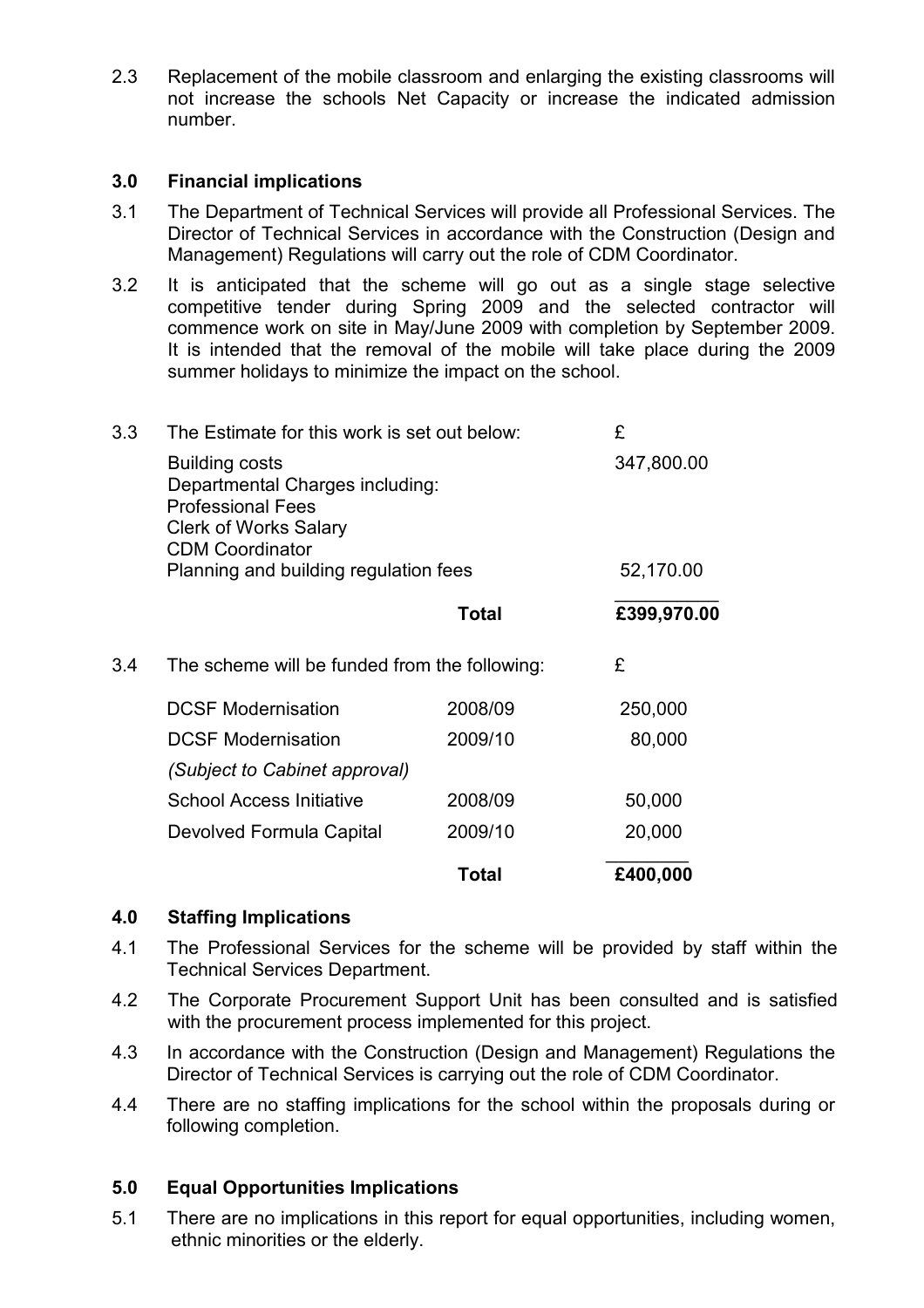- 5.2 Access will be provided for children and adults with disabilities to all areas of this building.
- 5.3 The new building will also comply with current recommendations on design for people with hearing and visual impairment.

## 6.0 Community Safety implications

6.1 The design of this project will take account of best practice to reduce the risk of crime and the local crime prevention officer will be consulted.

### 7.0 Local Agenda 21 Implications

- 7.1 Thermal insulation is to be provided to meet the standards and guidelines recommended by the DCSF in the school premises regulations 1996 and part L2 of the Building Regulations. The design will also follow the DETR/DCSF guidelines for "Energy efficient design of new buildings and extensions for schools and colleges."
- 7.2 Low energy electrical fittings, heating controls and water saving devices will all be used as far as possible to help reduce the consumption of natural resources.
- 7.3 All timber used will be from sustainable sources regulated by the Forestry Stewardship Council.
- 7.4 The successful contractor will be encouraged to employ local labour and source materials from local suppliers once construction commences.

#### 8.0 Planning Implications

8.1 Planning and Building Control approval will be required for this project. Greenleas School is within a Primarily Residential Area in the Council's adopted Unitary Development Plan and small-scale non-residential development is subject to Policy HS15.

#### 9.0 Anti-Poverty Implications

9.1 The scheme will provide new and improved facilities, which will assist in raising standards for all children including any disadvantaged pupils living within this area of the Borough.

#### 10.0 Social Inclusion Implications

10.1 The new extension will assist in providing an integrated approach to children's education, which is recognized as being a key factor in determining positive educational outcomes for all children.

#### 11.0 Local Member Support Implications

11.1 Greenleas Primary School is in the Wallasey ward.

#### 12.0 Background Papers

12.1 The information used in the preparation of this report was obtained in consultation with the Children and Young Peoples Department and Technical Services Department.